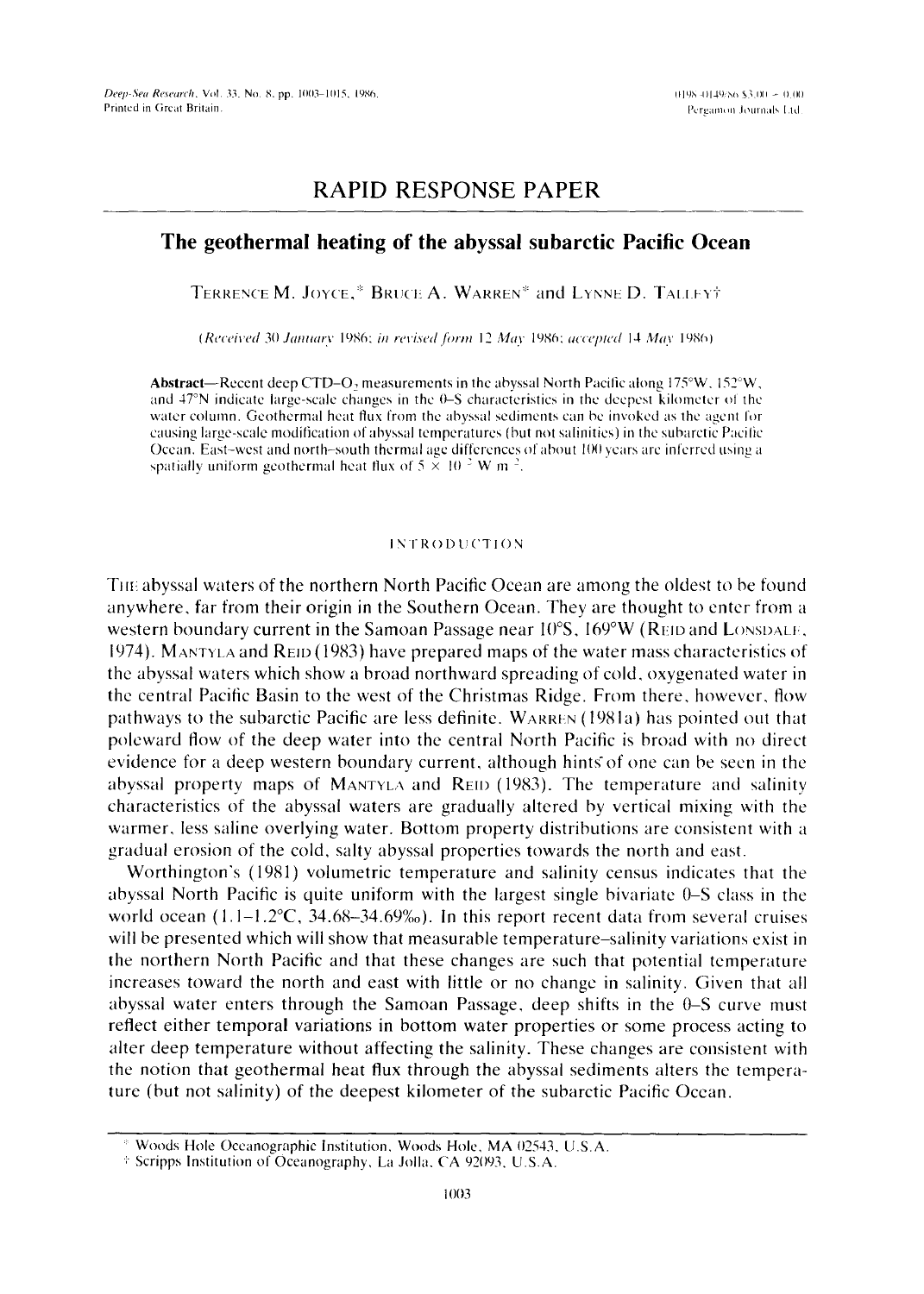Other investigators (GORDON and GERARD, 1970; MANTYI.A, 1975) have also sought to explain lateral variations in the near-bottom temperature field in terms of the geothermal heat flux. The inferences from their data were not entirely convincing though, because, as KNAUSS (1962) had pointed out, modification of the bottom water by vertical mixing with warmer, less saline water above is likely to be several times more significant than that due to heat flux from below, and will generally obscure that effect. The specific temperature variations that we wish to report, however, being unaccompanied by salinity variations, are not consistent with mixing with overlying water, and seem to be unambiguous evidence for a measurable effect of geothermal heating.

## ()BSERVAII()NS

The spirit of this report is to illustrate evidence for geothermal heating of the abyssal subarctic Pacific. It is not meant to be an exhaustive data survey of the region which incorporates all of the recent data. Thus, widely spaced stations (Fig. 1) from four cruises have been selected and listed in Table 1. All data were collected with NBIS CTDs from the R.V. *Thomas Thompson* and R.V. *Thomas Washington.* Data from cruises TT-169, 117 were collected and processed by the WHOI CTD group, while TT-190 (TPS-47), and Marathon II (MII, aboard the *Washington)* were recently carried out by the PACODF group at Scripps. The stations broadly define the water mass characteristics in the central North Pacific from the subtropics to the Aleutians along the longitudes of 175 and 152°W, and from west to east at a latitude of 47°N. The final, calibrated temperature and salinity data are thought to be accurate to  $\pm 0.002^{\circ}$ C and  $\pm 0.002$ % (with respect to the standard seawater used), respectively. All stations are bottom casts in water of depth about 5000 m or greater.



Fig. 1. Recent CTD stations along 47°N, 152°W, and 175°W in the North Pacific. Station locations and cruises are given in Table 1. Squares, triangles, circles and plusses denote cruises TT-169, TT-177, TPS-47 and MII, respectively.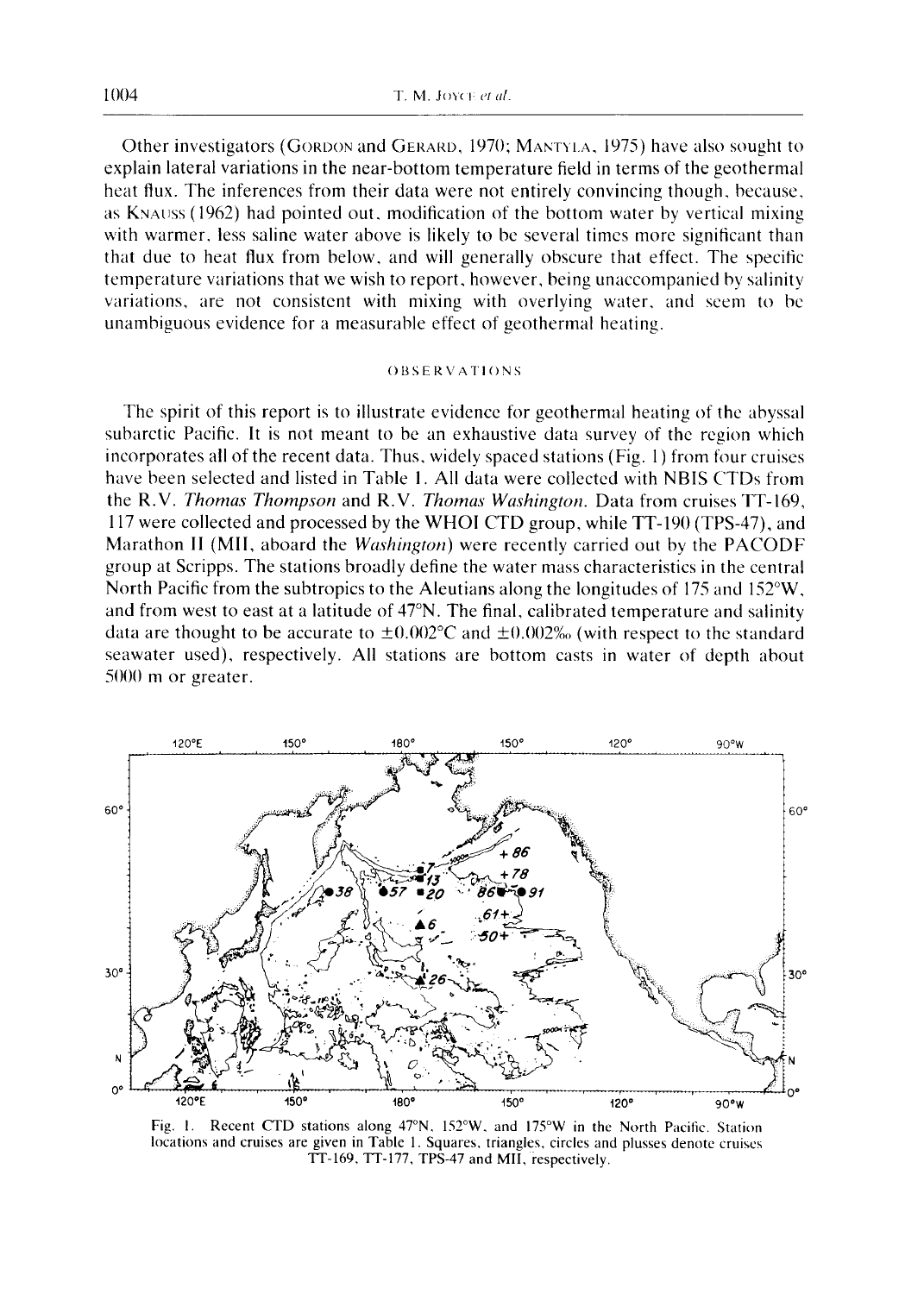| Cruise        | Station<br>No. | Date<br>y/mo/day | Latitude                    | Longitude   |
|---------------|----------------|------------------|-----------------------------|-------------|
| TT-169        | 7              | 82.08.01         | 50°50.00'N                  | 174°50.00′W |
|               | 13             | 82.08.03         | $49^{\circ}15.25'$ N        | 174°50.76′W |
|               | 20             | 82.08.05         | $47^{\circ}(0)$ , $00'$ N   | 174°50.00′W |
| TT-177        | 6              | 83.10.31         | $40^{\circ}30.00^{\prime}N$ | 174°59.99'W |
|               | 26             | 83.11.08         | 28°01.38'N                  | 175°00.11′W |
| <b>TPS-47</b> | 38             | 85.08.15         | 47°00.00'N                  | 160°00.00'E |
|               | 57             | 85.08.21         | 47°00.00'N                  | 174°56.80'E |
|               | 86             | 85.08.30         | 47°00.00′N                  | 152°32.00′W |
|               | 91             | 85.09.01         | $47^{\circ}00.00^{\prime}N$ | 146°56.00′W |
| Marathon II   | 50             | 84.05.19         | 38°30.3′N                   | 152°00.3′W  |
|               | 61             | 84.05.24         | $42^{\circ}55.4'$ N         | 151°58.3′W  |
|               | 78             | 84.05.28         | 50°15.1′N                   | 151°58.4′W  |
|               | 86             | 84.05.31         | 53°41.1′N                   | 151°58.9′W  |

*lahle 1. Station locations are plotted in Fig. 1 and* 0-S *diagrams are .s/town in Figs 2-4. They have been selected as a representative subset of a larger* mumber of stations occupied on four different cruises

**Potential temperature-salinity diagrams for the selected stations have been plotted (Figs 2-4) which clearly show a spread in abyssal characteristics in the potential temperature range from 1.0 to 1.2°C. The water above 1.2°C has no detectable east-west variation on 47°N with some small north-south freshening on 175°W towards the Aleutians. The trend is for the abyssal water to warm as one moves from west to east and from south to north. North of Sta. 20, TT-169 (47°N, 174°50'W) and Sta. 84, MII (53°N, 152°W) the tendency is reversed and the 0-S curves rotate back towards more southerly** 



**Fig. 2. Potential temperature vs salinity along 47°N. Stations are indicated on the figure and**  locations given in Table 1. These data are preliminary and subject to change once final calibrations are applied. These changes are likely to be at the 0.002% level and amount to **horizontal shifts of the entire family of 0-S curves in the figure.**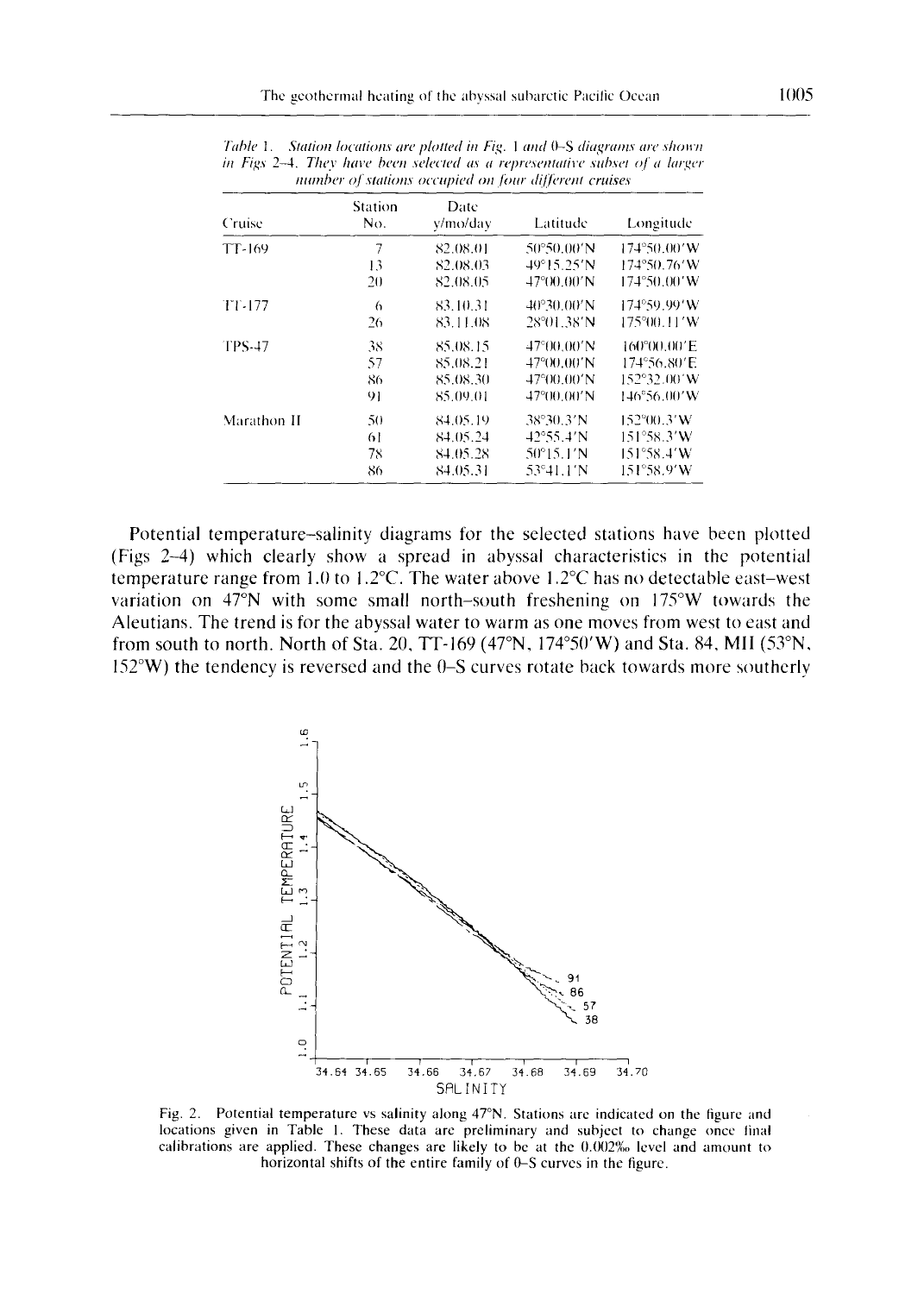

Fig. 3. As in Fig. 2, but along 175°W. While these data are "calibrated", it can be seen that salinity variations at the 0.001% level remain which are beyond our ability to calibrate to discrete **water** samples.



Fig. 4. As in Fig. 2, but along  $152^{\circ}$ W.

water properties below 1.1<sup>o</sup>C, 34.677‰ (Fig. 3) and 1.15<sup>o</sup>C, 34.68‰ (Fig. 4). Station 7, **TT-169, which is in the Aleutian Trench, is similar to the deep 0-S structure of subtropical Sta. 6, TT-177. Station 86, MII, also reverts to the structure of Sta. 50, MII. In fact, Stas 7 and 86 lie in the deep eastward jet first identified by REED (1969), and water properties there are expected to be much more like those far to the south and west than immediately to the south (WARREN and OWENS, 1985).**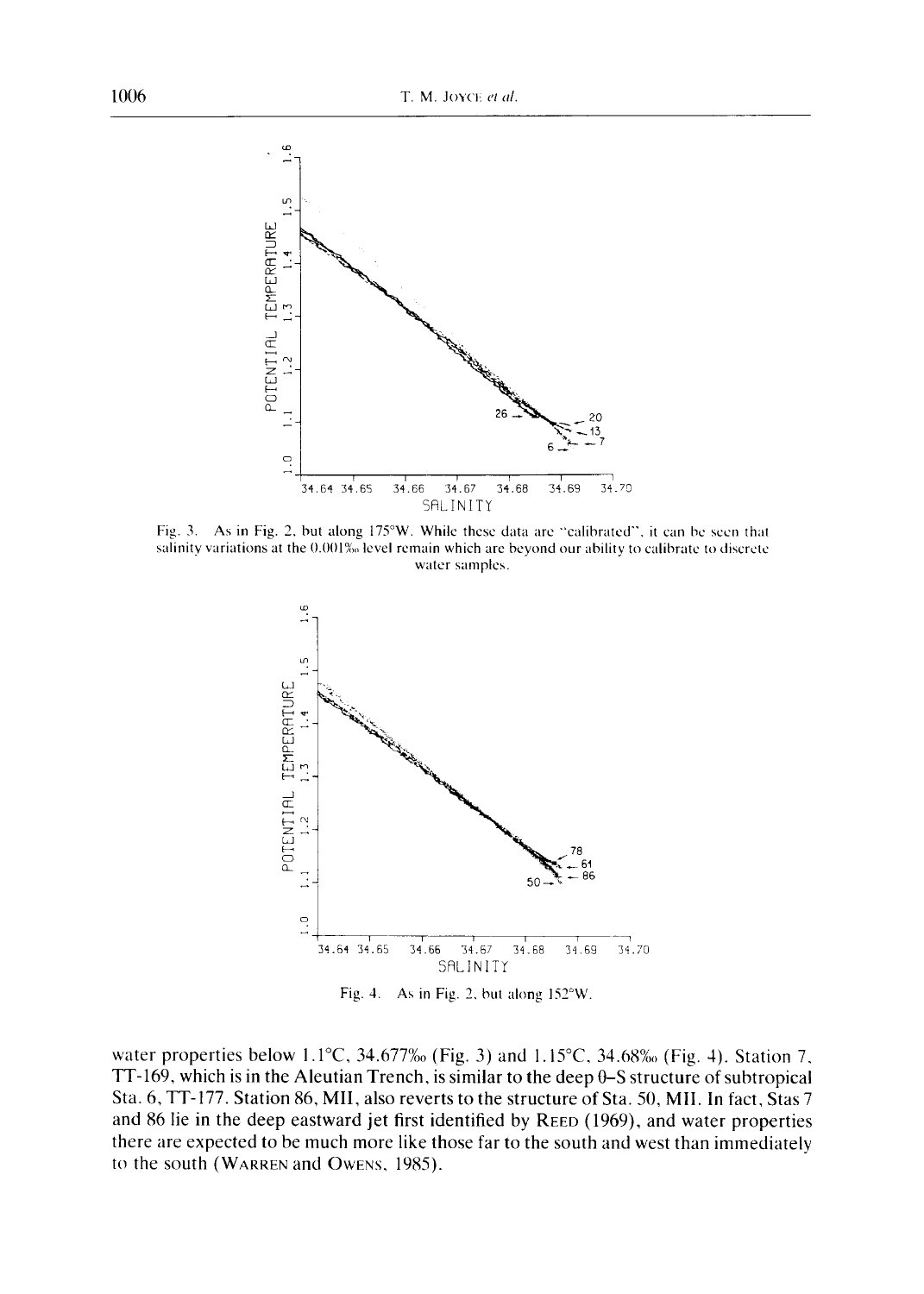The meridional structure of the deep 0-S relation can be illustrated by examining potential temperature changes for a fixed salinity. This has been done for the 152°W section (Fig. 5) for two salinity values: 34.685 and 34.687. These salinities are well within the region of the  $\theta$ -S curves affected by geothermal heating. A positive anomaly indicates water that is warmer relative to the section as a whole. Consistent with the earlier remarks about the changes in the  $\theta$ -S structure, a warm patch between 41 and 52°N is flanked by a zero-temperature-anomaly "plateau" to the south of 41°N and a narrow region of decreasing temperature anomaly towards the Alaskan Shelf. The large negative anomaly south of 30°N is to the north of the Hawaiian Range and shows the presence of relatively colder deep water which enters from the southeast around the Hawaiian Islands (e.g. WOOSTER and VOLKMANN, 1960; MANTYLA, 1975).

Abyssal water with the same salinity has a different potential temperature: the maximum difference is approximately 0.05°C on both 47°N and 152°W. The change of the deep  $\theta$ -S relation is detectable at the highest temperatures ( $\theta \sim 1.2$ °C) only in the eastern North Pacific. According to MANTYLA and REID (1983), abyssal waters with bottom potential temperatures in the range  $1.0-1.2$ °C cover much of the subarctic Pacific. It is clear from the figures that WORTHINGTON's (1981) largest bivariate 0–S class of  $1.1-1.2$ °C,  $34.68-34.69%$  has significant structure to it. A reasonable explanation for the observed variations is that the relatively slow abyssal circulation acquires heat (but not salt) from the sediments. Temperature then becomes a tracer which age-dates the water. The "oldest" water is therefore the warmest.



Fig. 5. Potential temperature anomaly at salinitics 34.685 (solid line) and *34.687%o* (dashed line) along 152°W. An average 0–S relation was computed for 0.01°C intervals using all stations along 152°W from which it was determined that the average salinity at  $1.2^{\circ}$ C was  $34.676\%$ , at a point on the 0-S curve above the region affected by the deep geothermal heating and where most of the 0-S curves appeared to cross. Each station's salinities were theretk)re adjusted uniformly to be 34.676‰ at 1.2°C. The average 0–S relation was then recomputed for 0.001‰ intervals and the anomaly at a given salinity was recomputed.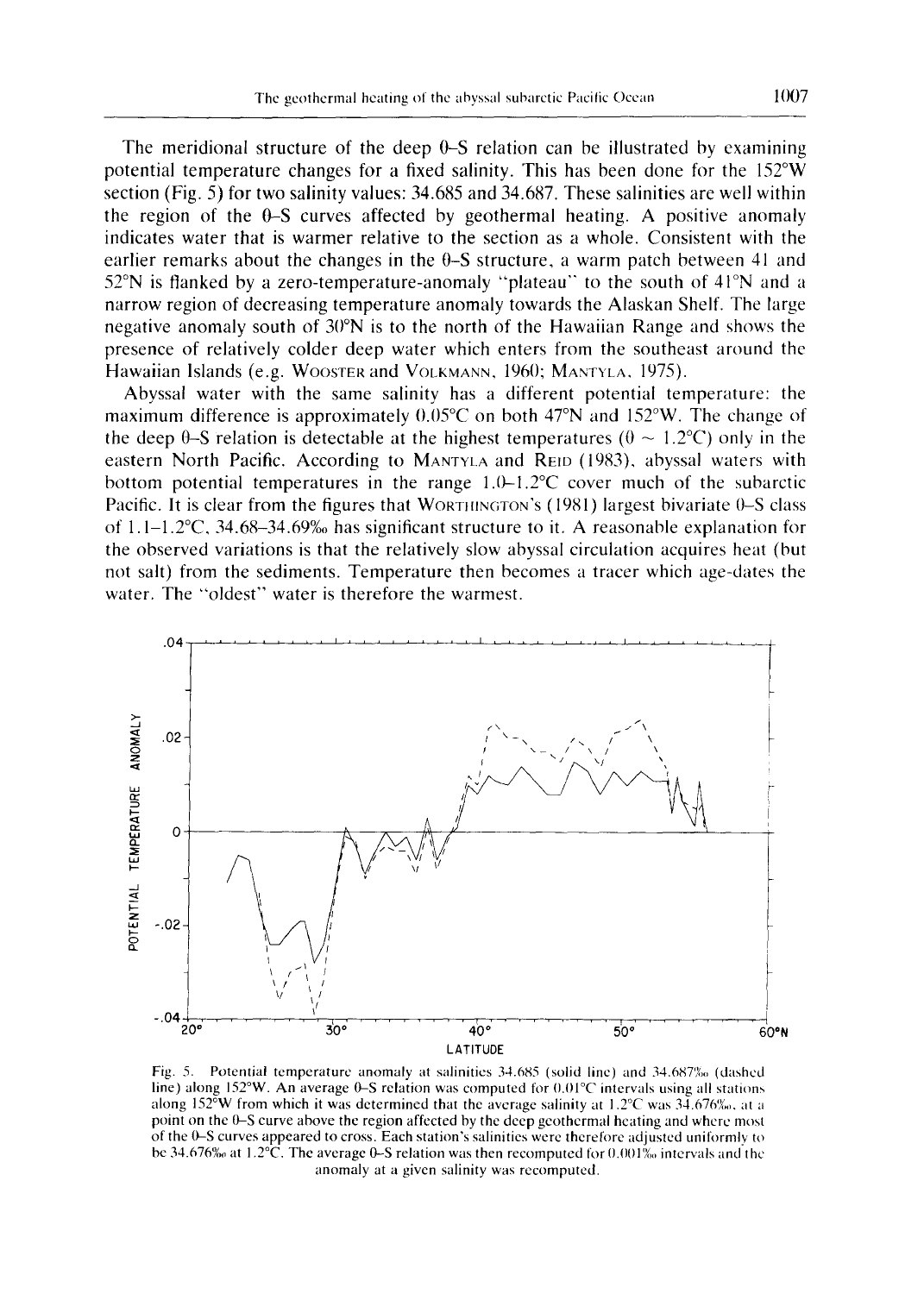#### THEORETICAL CONSIDERATIONS

Before one can utilize temperature as a tracer, it is necessary to demonstrate that geothermal heating does not affect the dynamics of the abyssal circulation. If the dynamics are steady, hydrostatic, geostrophic, and  $\beta$ -plane, then

$$
\rho f u = -p_y
$$
  
\n
$$
-\rho f v = -p_x
$$
  
\n
$$
0 = -g\rho - p_z
$$
  
\n
$$
(\mu \rho)_x + (\nu \rho)_y + (\nu \rho)_z = -F_z^b
$$
  
\n
$$
\rho = \bar{\rho}(1 - \alpha_0 \theta + \alpha_s S).
$$
  
\n(1)

where the position vector  $(x, y, z)$  is oriented east, north, up and the corresponding velocity vector is  $(u, v, w)$ , f is the Coriolis parameter,  $\alpha_0$  and  $\alpha_s$ , the thermal expansion and haline contraction coefficients, respectively, and  $F<sup>o</sup>$  represents the vertical flux of buoyancy by small-scale mixing. Horizontal mixing has been neglected and a (constant) reference density is given by  $\bar{p}$ . In abyssal circulation models, horizontal gradients of temperature and salinity are often neglected. This yields a steady balance (WYRTKI, 1961; MUNK, 1966) between vertical advection and diffusion. While still holding in the deep ocean, this simplification is not valid in the bottom kilometer where horizontal temperature and density gradients (due to a heat flux from the sediments) are found.

The momentum and density equations can be combined to give a vorticity equation.

$$
\rho \beta v = f(F^b + \rho w)_z, \tag{2}
$$

where  $\beta \equiv f_v$ .

If this vorticity equation is integrated from the ocean bottom ( $w = 0$ ) to a depth  $z_1$ where vertical advection and diffusion balance, then for small density differences, the vorticity equation can be written

$$
\beta \int_{z_b}^{z_1} v dz = f [w(z_1) - F^b(z_b) / \bar{\rho}].
$$
\n(3)

This is a slightly modified version of the STOMMEL and ARONS (1960) model of the abyssal circulation driven by localized sinking and deep upwelling. The additional term represents the modification due to a buoyany (heat) flux into the ocean from the sediments. The buoyancy driving arises because, at this stage, the Boussinesq approximation (SIEGEL and VERONIS,  $1960$ ) has not been invoked. This term is, however, very small and can be estimated by expressing the buoyancy flux in terms of its constituents:

$$
F^b = -\frac{a_0}{C_p} F^Q + a_s F^s. \tag{4}
$$

The ratio of the buoyancy driving to the upwelling term is

$$
\frac{F^{b}(z_b)}{\bar{\rho}w(z_1)} = -\frac{\alpha_0 F^{O}(z_b)}{\bar{\rho}C_{p}w(z_1)} \sim 0 \ (10^{-5}),
$$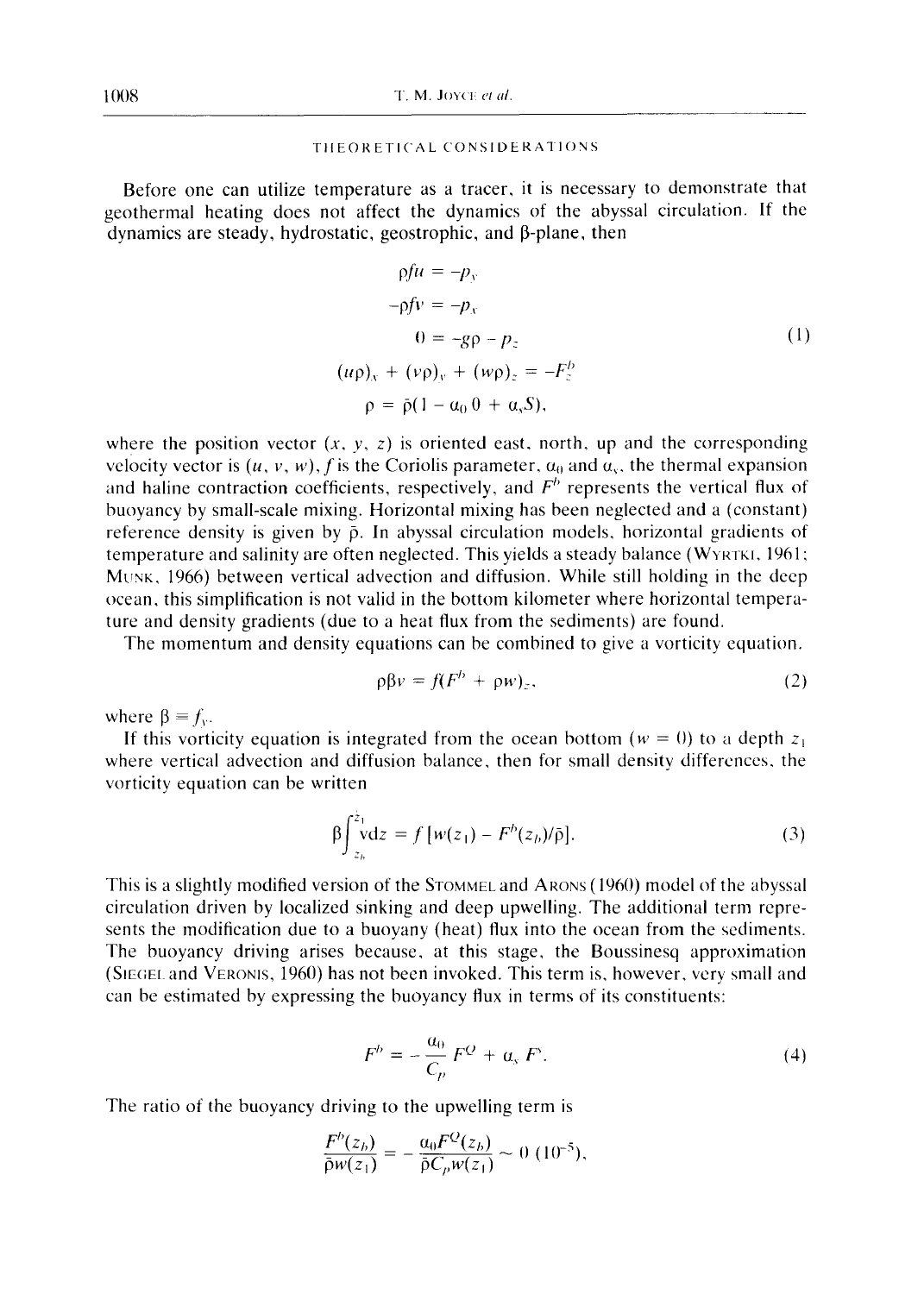after inserting "typical" values for the above of

$$
\alpha_0 \sim 2 \times 10^{-4} \, (\text{°C})^{-1}
$$
  
\n
$$
\bar{\rho} C_p \sim 4 \times 10^6 \, \text{J m}^{-3} \, (\text{°C})
$$
  
\n
$$
F^Q(z_b) \sim 5 \times 10^{-2} \, \text{W m}^{-2}
$$
  
\n
$$
w \sim 2 \times 10^{-7} \, \text{m s}^{-1}.
$$

Thus to lowest order, a geothermal heat flux into the ocean of 50 mW  $m^{-2}$ , which is representative of the North Pacific (LANGSETH and Von HERZEN, 1970), does not significantly affect the vorticity balance of the abyssal circulation. Furthermore. the Boussinesq approximation can be made with no loss of important dynamics. Hence  $(1)$ becomes

$$
\rho f u = -p_y
$$
  
\n
$$
-\bar{\rho} f v = -p_x
$$
  
\n
$$
0 = -g\rho - p_z
$$
  
\n
$$
u\rho_x + v\rho_y + w\rho_z = -F_z^b
$$
  
\n
$$
\rho = \bar{\rho} (1 - \alpha_0 \theta + \alpha_s S)
$$
\n(1')

and the salinity-potential temperature equations can be written as

$$
\tilde{\rho} (uS_x + vS_y + wS_z) = -F_z^s
$$
\n
$$
\tilde{\rho} C_p (u0_x + v0_y + w0_z) = -F_z^Q.
$$
\n(5)

Bottom heating can produce a vertical shear and a turning of the horizontal velocity vector. If the horizontal velocities are written in polar form as  $(u, v) = s$  (cos  $\phi$ , sin  $\phi$ ), then following SCHOTT and STOMMEL (1978), the vertical change of direction can be expressed using (1') as

$$
f s^2 \Phi_z = \frac{g}{\bar{\rho}} \left( w \rho_z + F_z^b \right) \tag{6}
$$

which is positive owing to bottom heating. The turning will vanish in the event of a 1dimensional Munk-Wyrtki balance and is inversely proportional to the square of the current speed. If in the lower kilometer, the 1-dimensional bahmce is upset, then an upper bound on the amount of turning can be estimated by ignoring the  $wp$  term and expressing the right-hand side as

$$
\frac{g}{\tilde{\rho}}(w\rho_z + F_z^b) \leq \frac{g a_0 F^Q}{\tilde{\rho} C_p h}
$$

If the vertical velocity is  $2 \times 10^{-7}$  m s<sup>-1</sup> (CRAIG, 1969) at a height of 3 km above the bottom, then the vertically averaged speed, *s,* at greater depths can be estimated (Srommel and Arons, 1960) to be 0.7 mm  $s^{-1}$  at latitude 45°N in mid-Pacific. The maximum direction change over a vertical distance  $h$  would then be

$$
\Delta \phi = \frac{g a_0 F^Q}{f \bar{p} C_p s^2} \approx 30^\circ
$$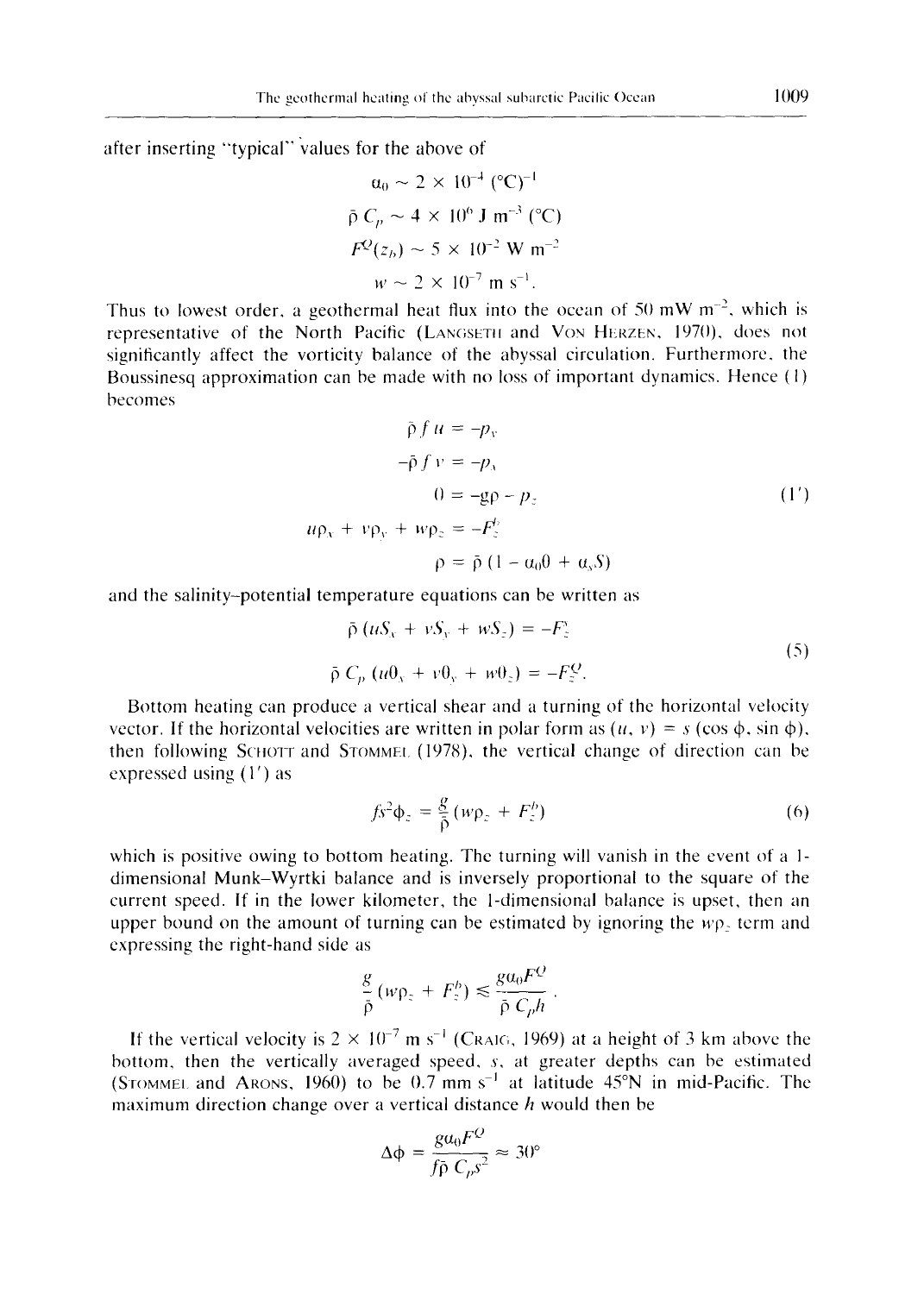which is not likely to be noticeable in property distributions. However, because the amount of turning varies inversely with the current speed, the effect might be significantly larger in lower latitudes, where the speed (as well as  $f$ ) should be smaller. On the other hand, regional variation in bottom slope can increase the flow speed severalfold (e.g. WARREN and OwENs, 1985) over the flat-bottom estimate above, so the real turning may, in fact, be much less then suggested. It is also unclear how the vertically averaged speed relates to the near-bottom speed, which is actually the pertinent quantity for this estimate, but is more difficult to infer.

It therefore appears that geothermal heating will have a negligible effect on the vorticity balance and, with less certainty, the direction of the abyssal circulation. To some degree of approximation, temperature can be considered a passive tracer of the flow near the bottom.

To calculate the temperature change due to geothermal heat flux, resolve the temperature field into an interior field  $\theta_i$ , which is determined as if the bottom flux were zero, and a near-bottom anomaly,  $\theta_a$ , which absorbs the geothermal flux and decays (with its associated diffusive flux  $F_a^Q$ ) to zero some distance  $z_1$  above the bottom (at depth  $z_b$ ). Then  $\theta_a$  (as well as  $\theta_i$  and their sum  $0 = \theta_i + \theta_a$ ) satisfies a version of (5):

$$
\bar{\rho} C_p (u\theta_{ax} + v\theta_{ax} + w\theta_{az}) = -F_{az}^Q. \tag{7}
$$

Assume no horizontal variation in  $z<sub>b</sub>$  and  $z<sub>1</sub>$ , and no variation in horizontal current between  $z<sub>b</sub>$  and  $z<sub>1</sub>$ , so that  $w<sub>z</sub> = constant$  and  $w(z<sub>b</sub>) = 0$ . With the definitions

$$
\bar{\theta}_a = \frac{1}{h} \int_{z_b}^{z_1} \theta_a \, dz, \, h = z_1 - z_b,
$$

the vertically integrated form of (7) is

$$
h(u\bar{\theta}_{ax} + v\bar{\theta}_{ay}) - w(z_1)\bar{\theta}_a = \frac{F_a^Q(z_b)}{\bar{\rho} C_p} \,. \tag{8}
$$

where  $\theta_a(z_1)$  and  $F_a^Q(z_1)$  have been set to zero according to the definition of  $\theta_a$ , and  $F_a^Q(z_b)$  is now the geothermal heat flux.

Following a fluid column moving with velocity  $(u, v)$ , temperature changes can be expressed as

$$
\frac{d\theta_a}{dt} - \frac{w(z_1)}{h} \hat{\theta}_a = \frac{F_a^Q(z_b)}{\bar{p} C_n h}.
$$
\n(9)

The ratio of the second to the first term in (8) or (9) can be shown to be  $0(\beta L/f) < 1$ . Hence, the solution of (9), for an initial condition of  $\bar{\theta}_a = 0$  and consistent with the  $\beta$ plane approximation, can be written

$$
\bar{\theta}_a = \frac{F_a^Q(z_b)t}{\bar{\rho} C_p h} \left[ 1 + \frac{1}{2} \frac{w}{h} t \dots \right].
$$
\n(10)

Again for  $F_a^Q(z_h)$  of 50 mW m<sup>-2</sup> and a layer depth of 1000 m, and neglecting the terms in  $w$ , we estimate that for a time of 100 years, the average temperature increase in abyssal water is 0.04°C.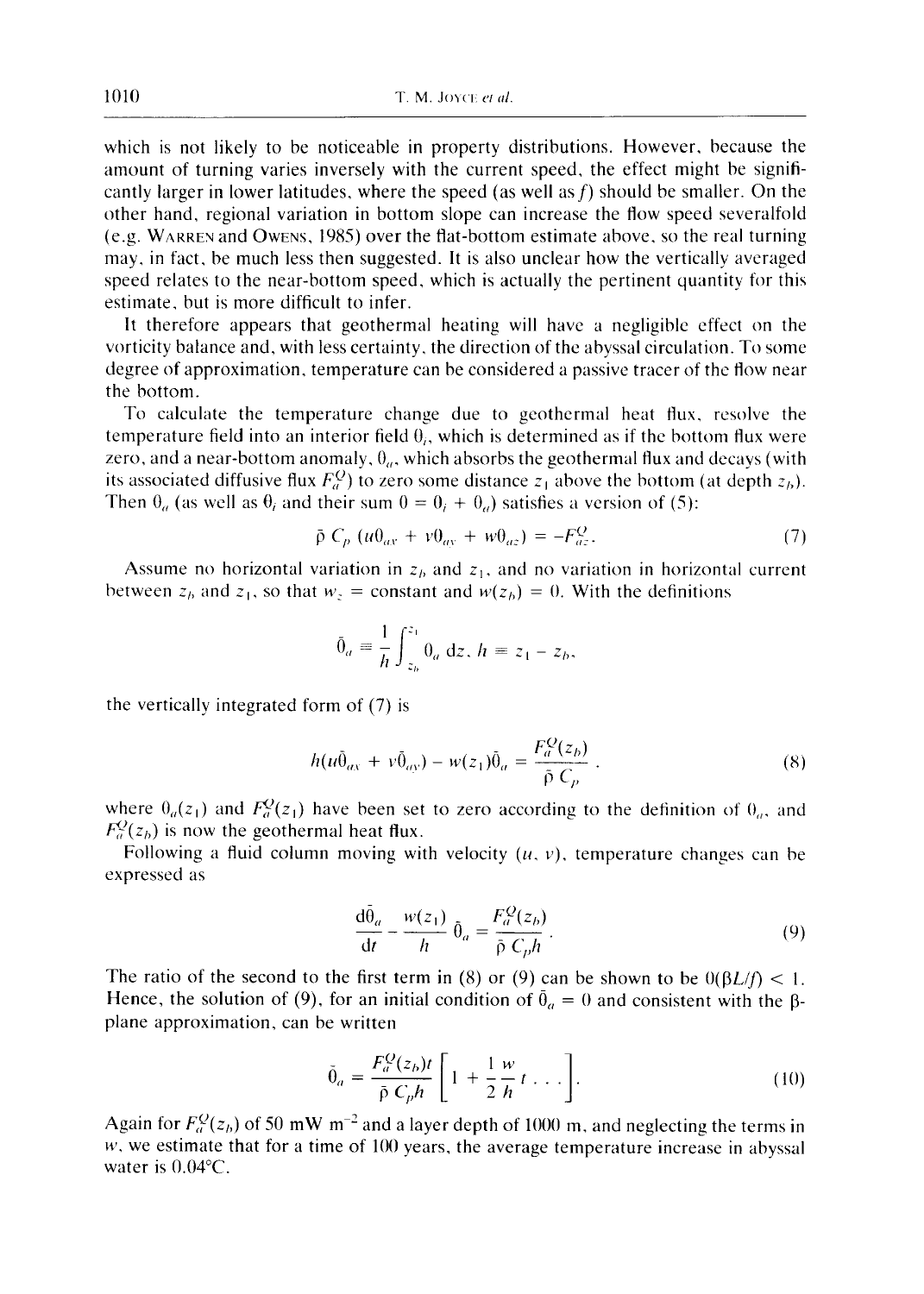In performing the time-integration, it has been assumed that following a fluid column of thickness *h,* the geothermal heat flux and the upwelling velocity are constant. The heat flux is not, in fact, constant over the ocean floor, but in the central basin of the North Pacific, and specifically in the region of our stations, its spatial variations are neither large nor systematic except over the Aleutian Island Arc and Trench, where values may be twice as high as the world average (LANGSETH and VON HERZEN, 1970). For the basins of the Pacific generally (away from ridges and trenches), LANGSETH and VON HENZEN (1970) report an average value of 54 mW m<sup>-2</sup> with a standard deviation of 16 mW m<sup>-2</sup>, which suggests an upper limit uncertainty of 30% in our estimate of temperature change after 100 years (or, conversely, of time taken to achieve a change of  $0.04^{\circ}$ C) due to variations in heat flux. Of course, the actual uncertainty must be a good deal smaller because the effects of random geographical variations in heat flux are integrated out along the trajectory of a moving fluid column.

At mid-depths, a plausible range in estimates of the upwelling velocity is  $1-3 \times$  $10^{-7}$  m s<sup>-1</sup> (see below). Within 1 km of the bottom, however, the upwelling must be much reduced, perhaps to only one-third as large, so for a transit time of  $100$  years the correction terms for w in (10) can be safely assumed to be  $\langle 20\% \rangle$  and therefore unimportant, whatever its likely spatial variation.

### I) IS('USSION

Data have been presented showing up to 0.05°C temperature differences in waters with the same salinity. If potential temperature is taken to be a passive tracer, then estimated geothermal heat flux following fluid columns will heat up the abyssal waters at a rate of  $0.04^{\circ}$ C (100 y)<sup>-1</sup> when the heat input is distributed over a layer 1000 m thick. Examination of individual casts indicates that the deep water-mass anomalies are indeed about 1 km in thickness. This can be illustrated in Fig. 6 where two stations (TT-169, 7, 13) have been selected and potential temperature, salinity and density ( $\sigma_5$ ) plotted for depths below 4000 m. The two stations have been "aligned" by shifting Sta. 13 upward by  $\sim$ 200 m so that temperatures and salinities are the same at 4000 m. Effects of heating have made the deep potential temperature in the lower kilometer at Sta. 13 higher than at Sta. 7, which is over the Aleutian Trench. Note that the salinity profiles are nearly the same and thus most of the density difference in the "'aligned" profiles, and up to 50% of that before alignment, is a result of variations in the deep potential temperature.

Because salinity increases with depth in the deep North Pacific, heating from the bottom need not destabilize the bottom water but merely leads to upward diffusion of a positive temperature anomaly without disturbing the salinity field. This stratification contrasts with that in the deep Atlantic and Indian oceans, where salinity decreases with depth, and where geothermal heating might cause convective overturning and stirring of the bottom water and a much less easily discernible signature of the heat flux.

Penetration of the geothermal warming to about 1000 m above the bottom in a time interval of 100 years seems consistent with purely diffusive heat transfer. If a fluid column moving uniformly with speed s is subject to a heat flux  $F<sup>Q</sup>$  at the bottom, then the resulting temperature anomaly  $\theta_a$  would be distributed by vertical diffusion alone as

$$
\theta_a = \frac{2F^Q}{\rho C_p} \sqrt{\frac{l}{ks}} i^1 \text{erfc} \frac{z}{2} \sqrt{\frac{s}{kl}} \,,\tag{11}
$$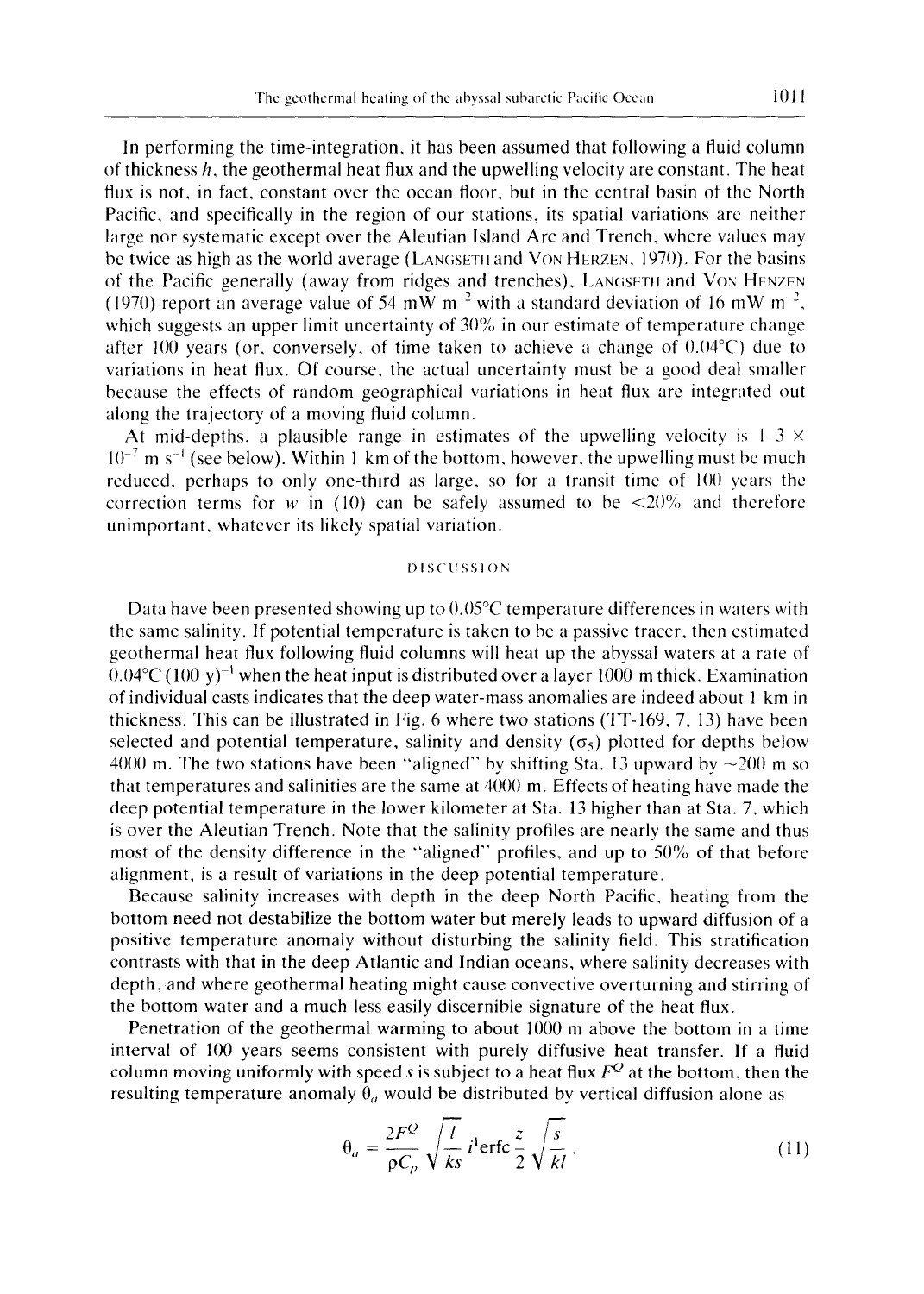

Fig 6. Profiles of potential temperature (left), salinity (center), and potential density  $(\sigma_{\gamma},$  right) for TT-169 Stas 7 (solid line) and 13 (dashed line). The latter has been shifted vertically  $\sim$ 200 m to illusiratc the vertical, rather than horizontal differences in properties. Station 7 is over lhc Aleutian Trench and has a nearly adiabatic temperature below the sill depth of the trcnch.

where *l* is the distance along a streamline from the inception of heating, z is the height above the bottom, k is the (constant) thermal diffusivity, and  $i^{\dagger}$ erfc is the first integral of the complementary error function. If the "penetration" height,  $z_p$ , is defined as the value of z for which  $\theta_a$  is 9% of its bottom value, then  $z_p = 2 \sqrt{s/kl}$ . For  $z_p$  to be 1000 m after  $l/s = 100$  years, then  $k = 0.8$  cm<sup>2</sup> s<sup>-1</sup>, which is a typical estimate of deep ocean diffusivity. (If the time *I/s* is uncertain by 30% owing to spatial variations in heat flux, then the same uncertainty applies to this estimate of  $k$ .)

It must be remembered that relations (9)-(11) were derived following fluid motion. We have no reason to assume that flow lines will pass between any two of our observations. Therefore (10) should be used as an index of relative age only. The "oldest" water is in the northeastern Pacific, but not immediately against the northern boundary. The maximum "age" difference is roughly 100 years. As may be inferred from Figs 2 to 4, the water in the central North Pacific has a similar relative age to that in the northwest (Sta. 38) and immediately south of the Aleutians [Stas 7 and 86 (MII)]. South of the Aleutian trench and extending eastward to North America is a tongue of water 50-100 years "older" than to the south or west.

A circulation model driven by deep upwelling and including idealized bottom topography (WARREN and OWENS, 1985) seems to rationalize REED'S (1969) eastward jet, in company with a westward boundary current along the Aleutians just to the north of the eastward flow. The deep water of both currents in the model is "young" relative to that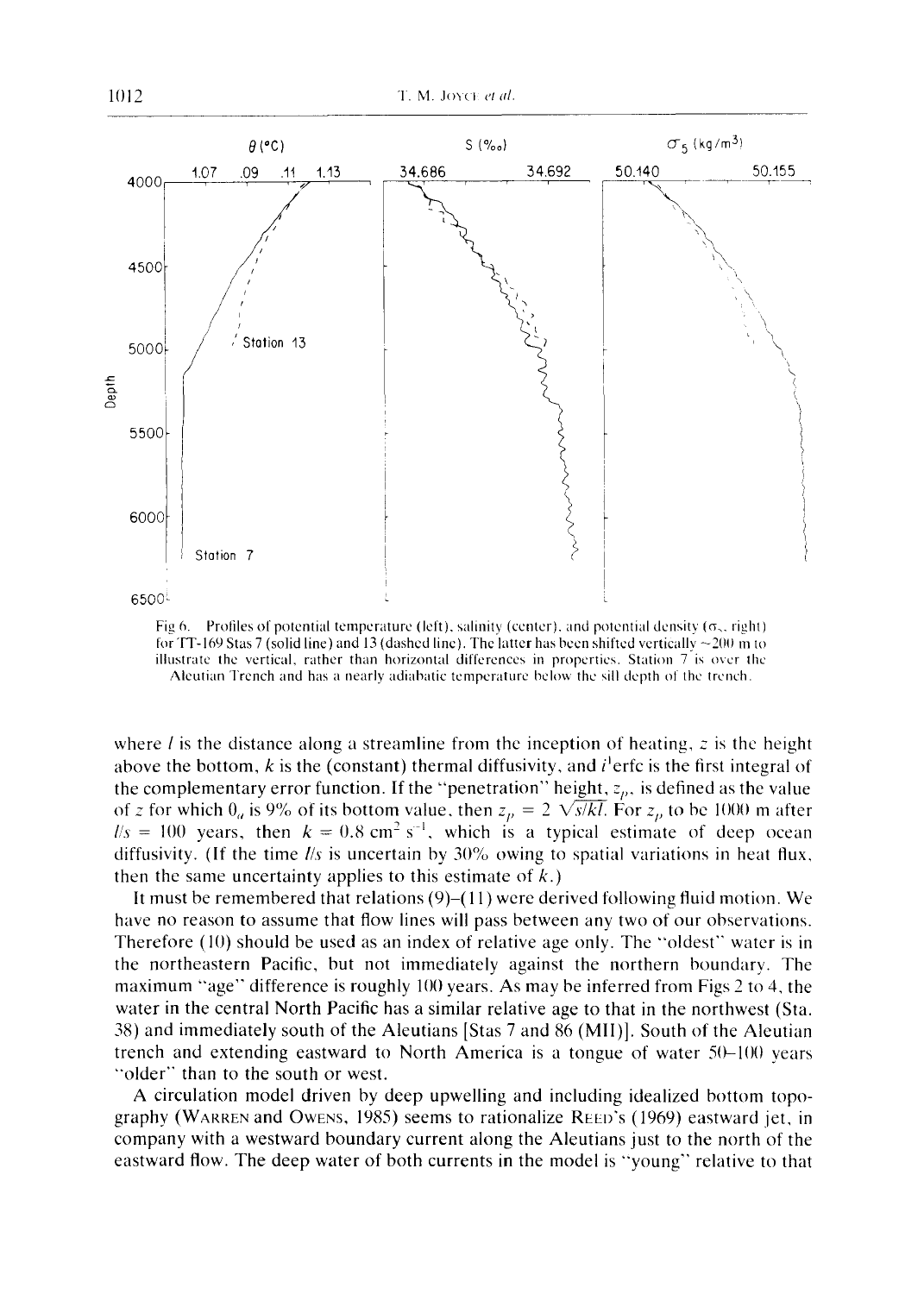just to the south, and therefore the circulation scheme will produce a local maximum in "age" south of these strong zonal currents. For an upwelling velocity at the "'top" of the deep water of  $2 \times 10^{-7}$  m s<sup>-1</sup>, this predicted "age" difference is about 150 years, which compares reasonably well with our data. This model "'age" comparison, as well as some previous arguments, depends on the assumed value of the deep upwelling velocity, which is not measurable and has only been estimated from fits of data to various models, of uncertain relevance. Some note of the range of plausible estimates may therefore be pertinent. At one extreme, CRAIG (1969) analyzed Pacific radiocarbon and stable carbon data in terms of a vertical advection-diffusion model, and calculated the required upwelling velocity at mid-depths to be  $2.2 \times 10^{-7}$  m s<sup>-1</sup>. At the other extreme, WARREN (1981b) inserted transport estimates for deep western-boundary currents at latitude 43°S into a Stommel-Arons circulation model, and inferred an average upward velocity near 2000 m over the Pacific of  $0.8 \times 10^{-7}$  m s<sup>-1</sup>. It seems likely, therefore, that the middepth upwelling velocity will be found in the range  $1-3 \times 10^{-7}$  m s<sup>-1</sup>, though there is no reason to suppose that it should be uniform geographically. The corresponding range of "age" differences given by the Warren-Owens model is then about 100-300 years.

If the upwelling velocity is only  $1 \times 10^{-7}$  m s<sup>-1</sup>, our previous flat-bottom estimate of the vertical turning of the horizontal velocity vector due to geothermal heat flux would be four times larger, and not consistent with our present model of near-bottom water moving as vertical columns. As noted before, however, it seems probable that topographic variation will force mean flow speeds large enough to preclude much turning. Certainly the mean deep speeds reported by WARREN and OWENS (1985) at a longitude of 175°W are too large to allow any noticeable effect.

If potential temperature can date bottom water, how do these ages compare with those estimated from oxygen depletion and radiocarbon decay? Oxygen samples were collected for all of the stations identified in Fig. 1. A plot of oxygen concentration against salinity (not potential temperature!) shows (Fig. 7) that the deep water at Sta. 91, TPS-47, is approximately 0.25 ml  $\mathbb{I}^{-1}$  lower in dissolved oxygen concentration than that at Sta. 38 for comparable salinities between 34.64 and 34.70‰. Thus there is an oxygen decrease of  $0.25$  ml  $l^{-1}$  from west to east across the deep subarctic Pacific. In combination with a temperature "age" difference of 100 years, this would be consistent with an *in situ*  oxygen-consumption rate of 0.0025 ml  $]^{-1}$  v<sup>-1</sup>: close to the "best-fit" estimate of  $(0.002 \text{ ml }^{-1} \text{ y}^{-1}$  by Arons and Stommel (1967) and Kuo and Veronis (1973) in their tests of deep-circulation models,

Large-volume sampling for radiocarbon was not carried out on any of the cruises discussed here, but STUIVER et al. (1983) have used the GEOSECS data to examine meridional variations in radiocarbon activity  $(\Delta^{14}C)$  in the world ocean. They concluded from station-averaged values below 1500 m and from minimum-activity values near 2500 m, that the oldest water in the deep ocean was in the North Pacific near latitude 40°N, distinctly *south* of the Aleutian Trench, rather than against the northern boundary. This finding would confirm our own inference, except that the northward-increasing activities north of latitudes 35-40°N correlate with decreasing concentrations of total carbon dioxide (ÖSTLUND and STUIVER, 1980), and there seems to be no significant meridional trend in the absolute radiocarbon concentrations  $(\Sigma^{14}C)$  calculated from these activities and carbon-dioxide concentrations. The stations are far too few to prove lateral uniformity of absolute radiocarbon concentrations in the deep subarctic Pacific, but the available measurements do not reveal an age decrease toward the Aleutians.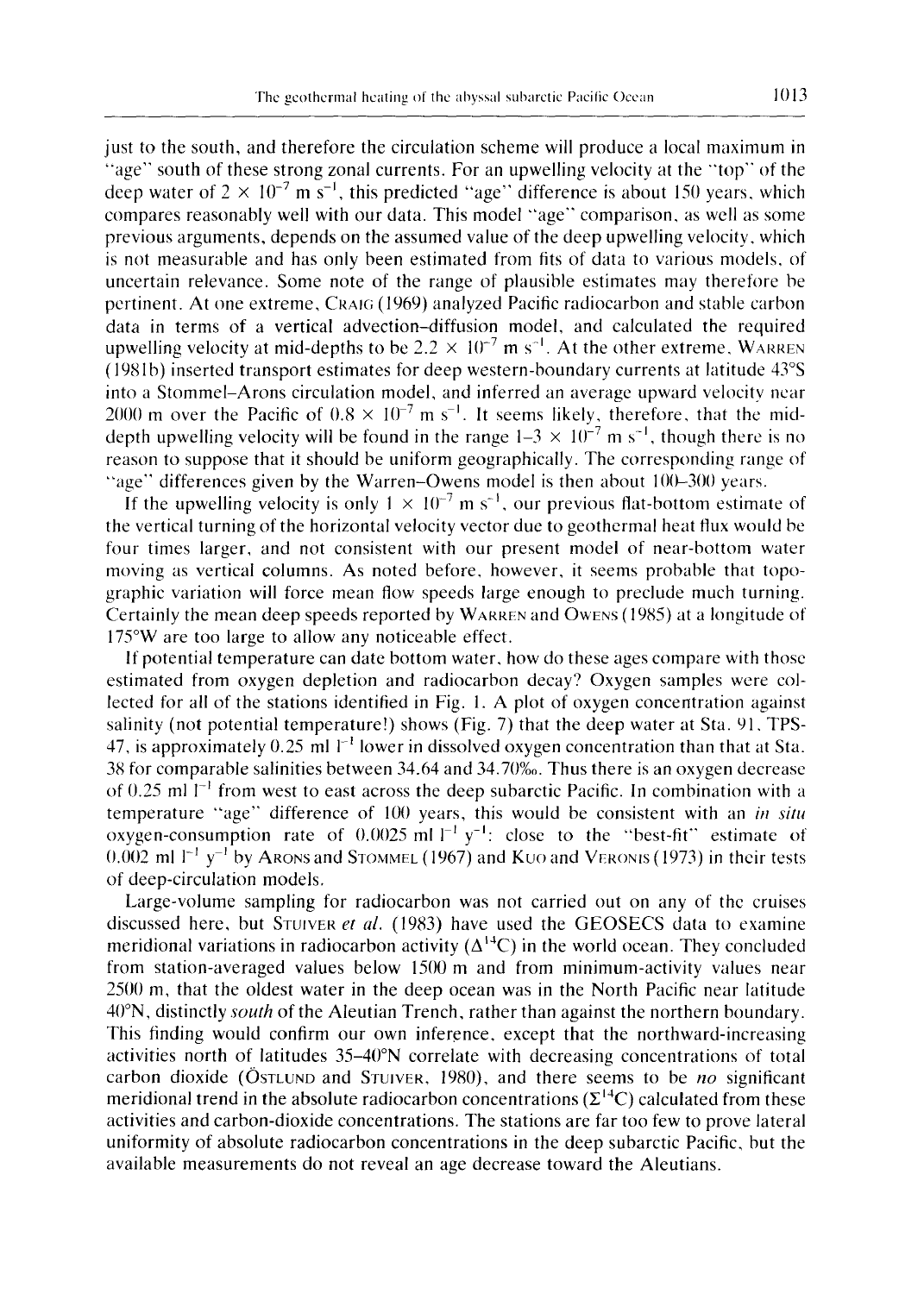

Fig. 7. Four stations from TPS-47 (Fig. 2) have been selected and the variation of oxygen plotted vs salinity. In this presentation, the bottom water has the highest oxygen and salinity and is at the upper right of the plot. A consistent trend of lower oxygen for a particular salinity can be traced across the section from west to east at nearly all bottle depths.

On the other hand, the GEOSECS stations in latitudes  $30-35^\circ N$  constitute a zonal section of radiocarbon in the *subtropical* North Pacific. The most prominent feature of the vertically averaged values below 1500 m is an eastward decrease in absolute radiocarbon concentration [as calculated from the data listed by OSTLUND and STUIVER (1980)], such that the vertically averaged concentrations east of the Emperor Seamounts are about 1% lower than those to the west. If this decrease were due to radiocarbon decay alone, then for a decay rate of 1% every 83 years (STuIVER *et al.,* 1983), its magnitude would be consistent with our estimate of east-west age difference farther north. Of course, the distribution of absolute concentration is affected by much more than its decay rate (CRAIG, 1969), and in any case we do not know whether this zonal trend exists in the subarctic Pacific.

The oxygen and radiocarbon evidence may perhaps be conformable to our "age" inference, but while each type of evidence offers advantages not presented by the temperature variations, neither seems so decisive as the latter. Oxygen data provide useful evidence throughout the water column, but the forcing term for the oxygen distribution, local consumption rate, is not known from direct measurement and has only been estimated by fitting data to simple models including free parameters. Radiocarbon data also may be valid age indicators over much of the water column, and the forcing term, decay rate, is very well known, but the interpretation of radiocarbon concentrations is model-dependent (CRAIG, 1969) and not straightforward; moreover, radiocarbon data are (and probably always will be) much sparser than temperature data. Effects of geothermal heating, on the other hand, are confined to the bottom water, but the forcing term has been well measured directly, and in the example we have discussed, the effects and their interpretation seem unambiguous. We suggest therefore that in some circumstances, temperature variations due to geothermal heat flux can be isolated and used as clear-cut, quantitative tracers of near-bottom circulation.